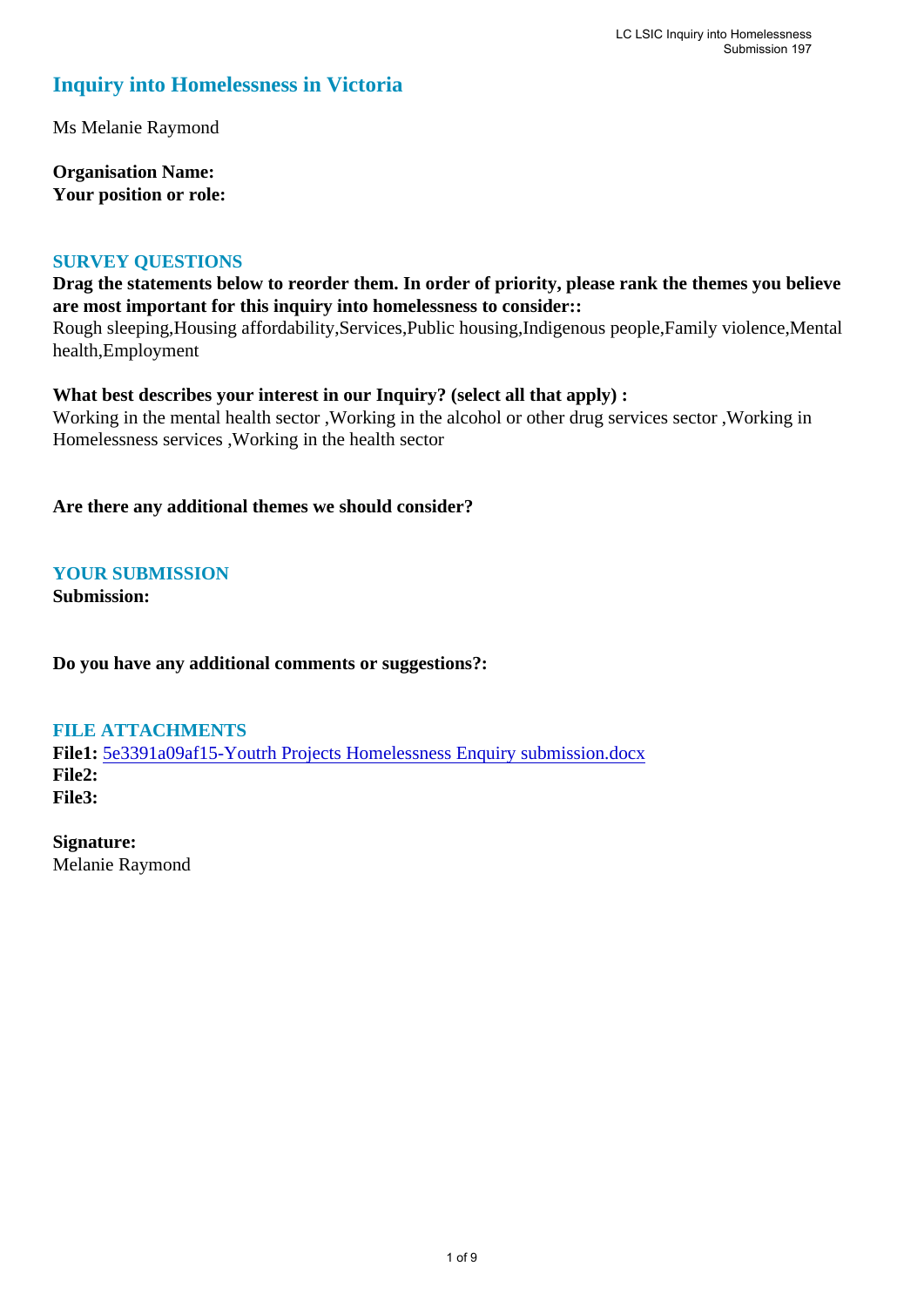# **INQUIRY INTO HOMELESSNESS IN VICTORIA**

Youth Projects welcomes the Legal and Social Issues Committee announcement of an inquiry into the state of homelessness in Victoria. Whilst Youth Projects does not receive any direct homelessness funding, a large percentage of our clients are experiencing homelessness and our health, outreach and employment programs are geared towards assisting the most disadvantaged to overcome multiple structural and personal barriers to live an independent and meaningful life.

We applaud the Victorian government for its initiatives in dealing with the spread of methamphetamine, the focus on rough sleepers and willingness to examine a community of people so long ignored and stigmatised. We do however have significant front-line experience that includes after hours and night outreach, employment, educational and economic exclusion, and working with youth, older persons and indigenous clients. We see firsthand the interplay between wellbeing and independence and opportunities to make lasting impact.

This submission includes perspectives from consumers to ensure the issues and solutions to Victoria's housing crisis is informed by those that have a lived experienced of homelessness. Our staff have been engaged to provide accounts of what they face each day trying to assist people navigate through multiple systems that are broken, underfunded and siloed.

Consultations with consumers have identified four core themes that are to be explored further in this submission:

- Lack of supported pathways to stable long-term housing
- Difficulty navigating service systems (for clients and workers)
- Need for earlier intervention
- Lack of space to integrate services and provide a one stop shop

## **BACKGROUND**

Established in 1984, Youth Projects is an independent, registered charity that provides front line support to young people and individuals experiencing disadvantage, unemployment, homelessness, alcohol and other drug issues and people looking to re-engage with learning and employment.

We seek impact that enables clients to lead longer lives, have improved health, meaningful employment and a greater sense of belonging, safety and security through a holistic model of care.

We work with people facing barriers to social and economic participation with a primary focus on young people and people experiencing homelessness to provide interventions to open up lasting pathways out of poverty and homelessness.

Our services are structure into two portfolios:

#### **Community Health:**

We deliver free primary health and social supports to Melbourne's most vulnerable people,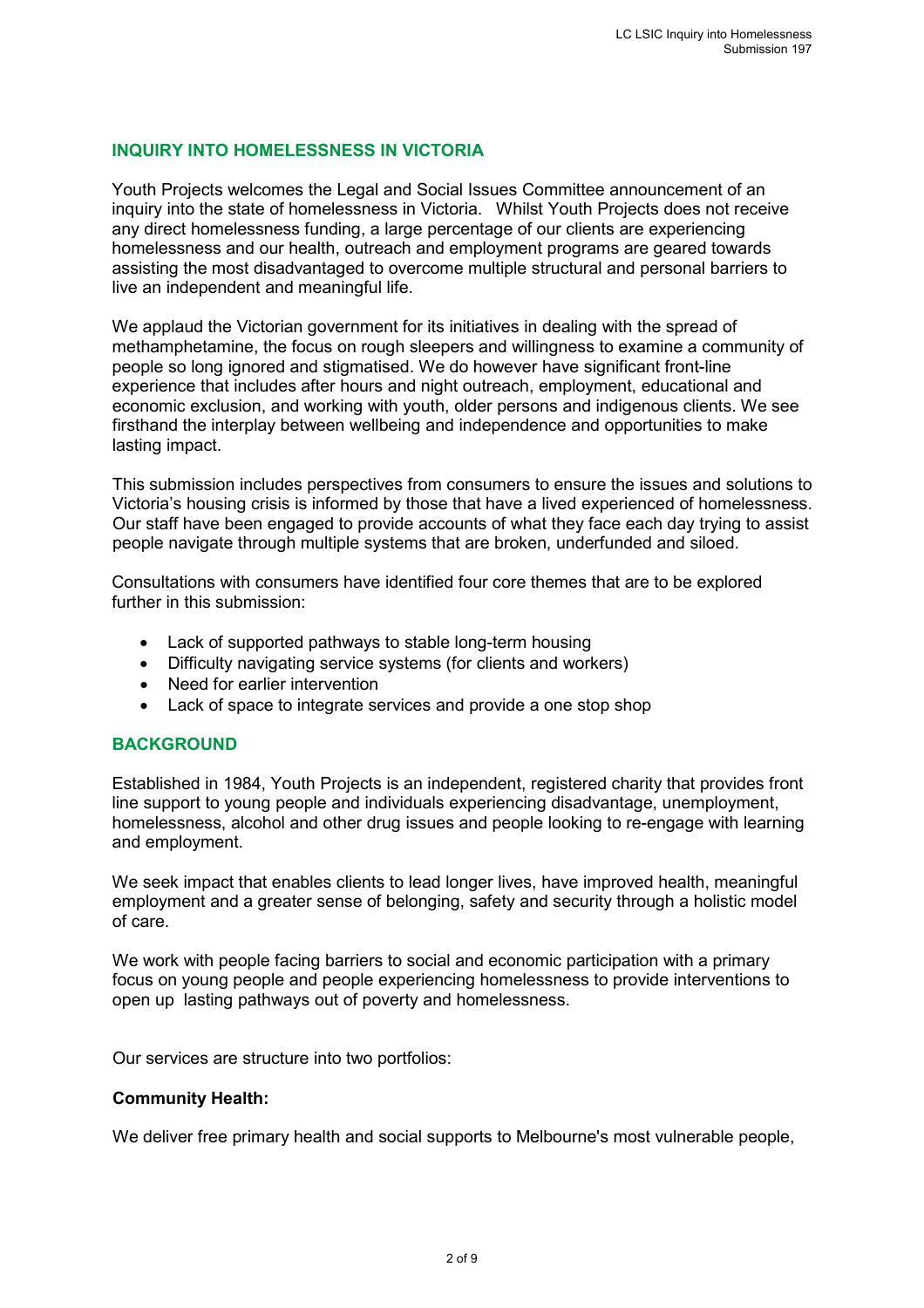with no judgement. We see the whole person, focusing on the social determinants of health for clients who are faced longstanding multiple and complex needs

#### **Employment, Training and Social Enterprise**

Our holistic, wrap around support service ensures that each young person is fully supported to achieve meaningful employment. We provide mental health support, employability skills training, nationally accredited training, social engagement and material aid support to ensure long term success for every individual.

Across both portfolios, our impact data paints a clear picture of the scale of the homelessness population accessing our services:

- Our Living Room Primary Health Service had 17,000 contacts in 2019 75% were currently sleeping rough. This number has tripled in the last eight years.
- Our After-Hours Night Nurse program had 4,038 contacts all of which were sleeping rough or in crisis accommodation
- Our Youth in Hume Outreach Program (YHOP) reported 18% of all participants were living in unstable accommodation or were couch surfing

#### **Need for earlier intervention**

Successive governments have developed prioritisation tools to ensure those most in need get service first but the required investment in public and affordable housing supply, alcohol and drug treatment, mental health counselling and disability support services. At the same time the value of funding within our contracts with government do not keep pace with the true cost of service delivery. Thus, the ongoing lack of investment in the housing and homelessness system has required services to prioritise only those most in need.

Through our recent consultation, staff and consumers have confirmed what the sector has known for many decades – the homelessness service sector operates "at the bottom of the cliff" and allows people to reach crisis stage before help can be offered. Earlier intervention of course stems the tide of those in crisis while also providing the dignity of timely assistance.

The latest census data shows that each day, homelessness services turn away 250 people, however this figure does not include those that are assessed and placed on a prioritisation list for many months for even basic accommodation. This same situation occurs in many related sectors, but particularly in mental health, family violence, child protection and AOD services.

For our consumers, who are often dealing with all of these sectors at once, they are unable to get the assistance they need until they have lost everything.

The following case study demonstrates a young person's attempt to access the help she needed across multiple service systems and catchments: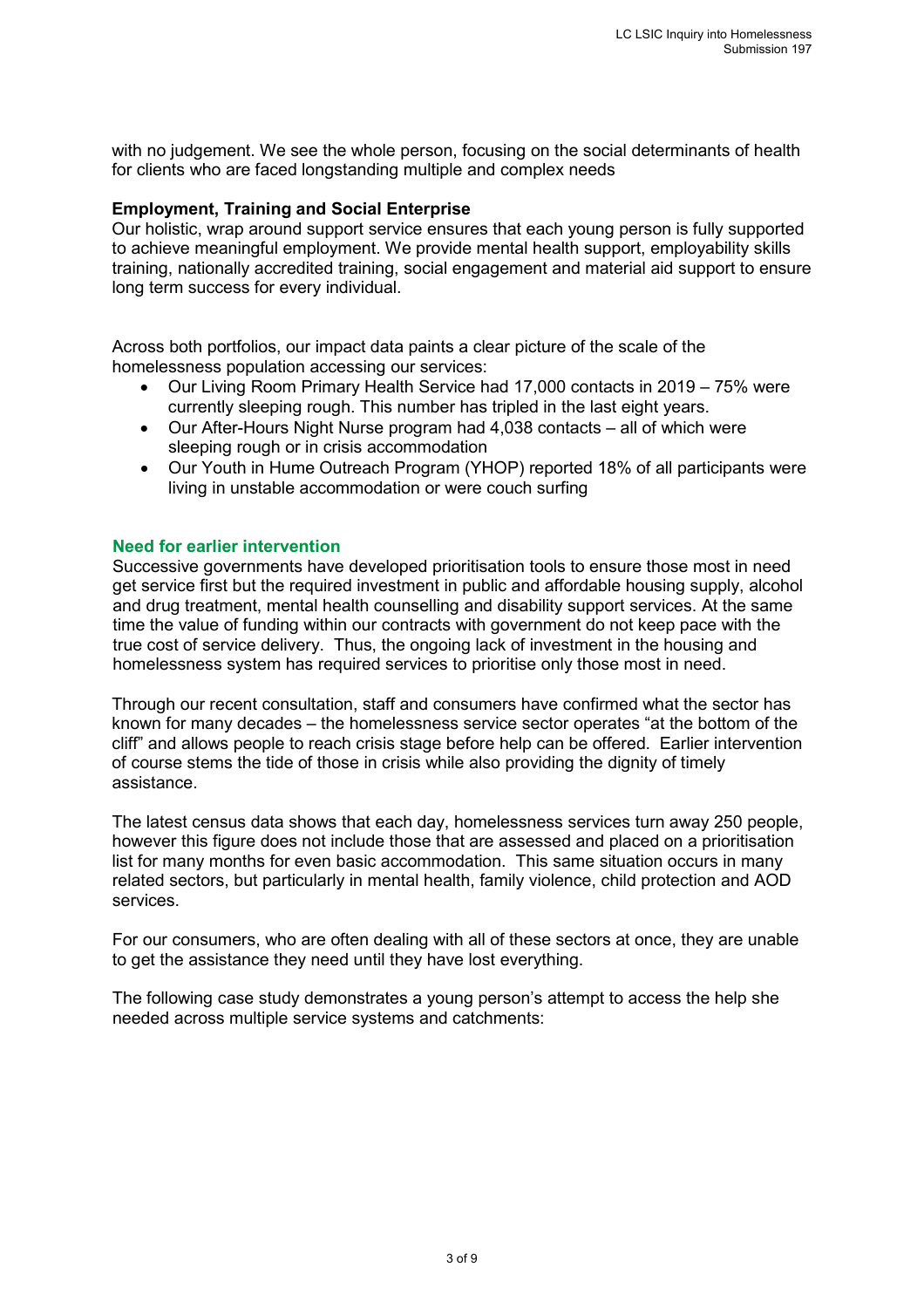# No choice but a return to domestic violence

*Jane first came in contact with Youth Projects in June 2019 looking for assistance in leaving a violent relationship, stable housing, gaining custody of her son, employment and mental health support. Jane had experienced family violence and trauma from a young age both, verbally and physically, from her mother who she was still living with whilst sporadically living with her physically abusive boyfriend. She asked Youth Projects with help in navigating the 'housing and family violence system' as she didn't know where to start.*

*The Family Violence Crisis line were called and after a very lengthy phone call discussing her past and present traumas, it was explained to Jane that due to her situation not being life threatening they were unable to help and directed her to other family violence support services. The family violence service were called and she was placed on a waitlist however they explained they were not a housing support service and she would need to seek that from another specialist provider - there would also be a one month wait list to be assessed for support.* 

*Jane then called the housing service but was informed there is nothing that can be done over the phone for her unless she did a formal intake the next day and would then need to wait in line to see if there was any availability for someone to do an intake. After feeling slightly hopeful that she may have somewhere safe to stay, Jane scrounged together enough money for her MYKI to make the 45min trip from her home to the housing service. After waiting in line for 30 minutes to be seen, Jane was told the she needed to go to another service due to an old address on her healthcare card and it was out of their catchment. Jane felt defeated and went home to the perpetrator of the family violence as the process was "too hard".*

*A week later after experiencing more physical abuse Jane built up enough courage to try her luck at another housing service – who they directed her to their family violence service who "unfortunately wasn't working" that day. They were able to do an intake however would also need to do one with the family violence worker also. At this point Jane had explained her situation and had to relive her trauma to 4 different services and still Jane had nowhere safe to stay she expressed how deflated she felt as the 'system wasn't helpful'.* 

*Jane made the brave choice to escape on her own to a family friends house in NSW an hour's drive from Port Macquarie. Jane called the local housing services and was told they can support her to find a place in NSW however if she wanted to move back to Victoria, she would have to go back to those services in Victoria in person. The Victoria housing service was contacted again via phone by Jane explaining she had escaped the family violence situation and needed support with finding housing in Victoria to be close with her son in an environment that was safe from family violence. The same situation was explained to Jane, she needed to visit the service in person in Victoria to receive help.*

*Jane stayed in NSW for 1month until she missed her son's birthday and became overwhelmed with depression, she decided to move back in with her abusive boyfriend as she could at least see her son.* 

*Youth Projects advocated for Jane's case to be reviewed by management after which they were able to see Jane the next day to do an intake. Jane once again visited the housing service in Glenroy at the appointment time she was allocated, this time Jane was accompanied by a Youth Projects worker to advocate on her behalf. Jane once again had to explain her trauma situation again for an hour and a half after the intake it was explained to her that there is currently a waitlist of possibly 2 months until she will be allocated a worker to help her. Jane now in December 2019, 6 months later, is still currently living with the physically abusive perpetrator of family violence, as she has nowhere else to live.*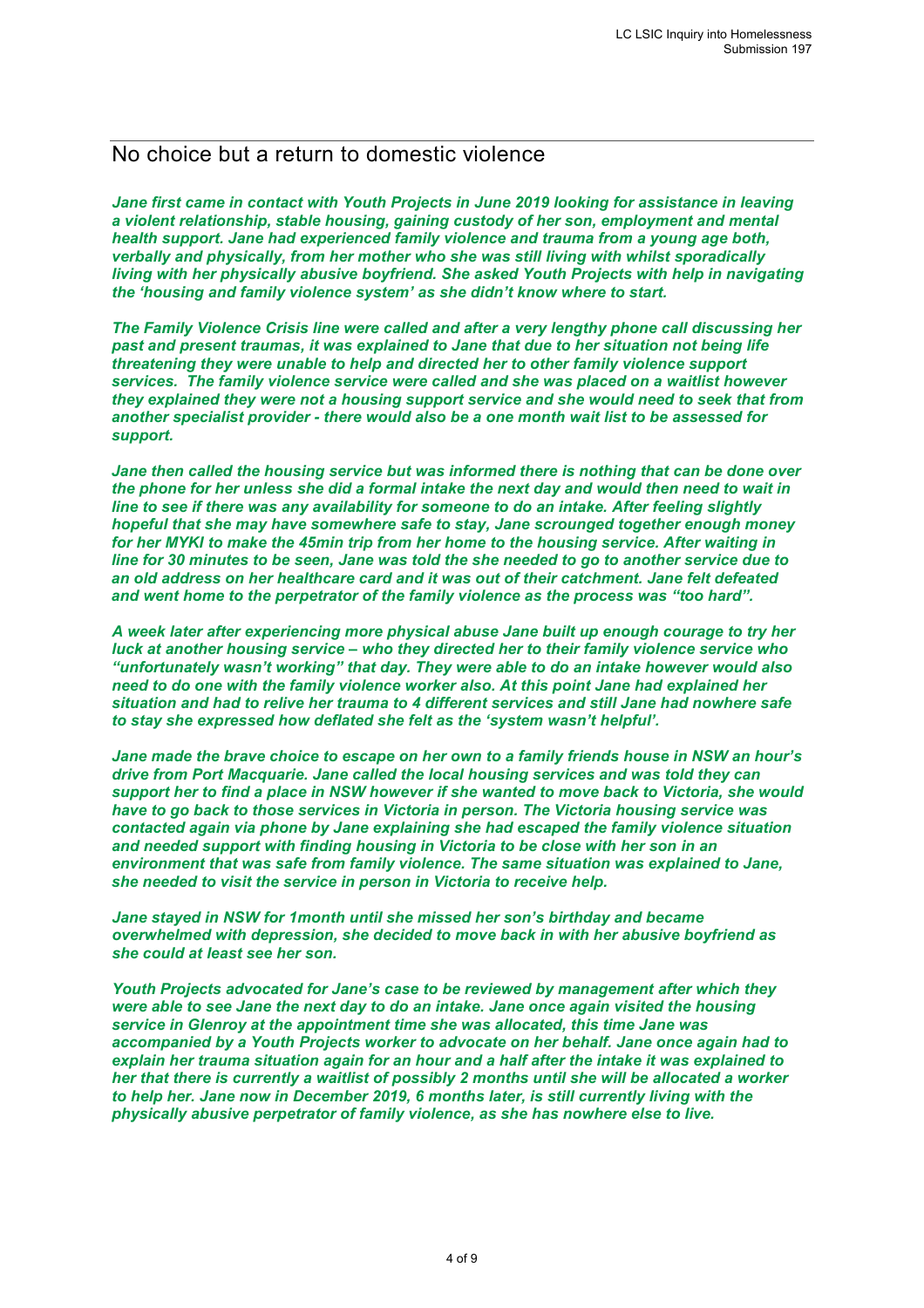This case study is not a rare example – it is most people daily experience of attempting to access services. The case study could have been the same for someone trying to access mental health or disability supports, and it could be in any catchment in Victoria. Services don't design these hurdles – they are struggling to provide services to those in the greatest need let alone servicing people that have other options even if that means continuing to be exposed to violence and trauma.

## **1. Difficulty navigating service systems for both clients and workers.**

#### **- It's not linear, insufficient and needs are complex**

The current homelessness response assumes that people will travel through the homelessness system on a linear trajectory. The system is based on an incorrect assumption of adequate housing supply and that once a person is housed, they no longer need support. It is also based on an assumption that people with multiple issues can navigate multiple systems simultaneously. Many of our consumers have a range of complex and inter-related health issues including alcohol and drug addictions, chronic disease, and mental health disorders. In addition to these challenges, many of our consumers have been exposed to trauma in their childhood and have had that trauma reinforced through experiences of family violence, stigma and discrimination.

#### **- Rigid catchments are failing everyone**

Systems are designed to treat people in particular catchments and within a particular timeframe. This approach does not work for people without access to stable housing and often leads to our consumers being transferred between multiple services as they access short-term accommodation across metropolitan Melbourne. Despite the Opening Doors Framework stipulating a 'no wrong door' approach, our consumers are regularly sent from one service to another depending on the address on their ID (which is often out of date anyway).

Further compounding these challenges is the siloed approach to service provision that is a hallmark of the health and human services sector. Our consumers regularly describe their frustration in navigating multiple service systems only to need to change providers when they move to a different location. Particularly with community mental health services, a change from one suburb to the next often means services transferring care to another provider and often a gap in treatment due to waiting lists and an inflexible approach by services.

Our staff have also voiced their frustration when working with people of all ages without a stable place to stay.

*"We often see our clients being bounced around between services and they're caught in a catch -22 situation. They can't access drug and alcohol services until they have stabilised their mental health, but they can't access mental health services due to their drug and alcohol issue. It so heartbreaking to see our clients trying so hard only to see them being bumped from one service to another."*

## **2.Overcoming loneliness and isolation is key to stable long-term housing.**

Many of our older consumers have been sleeping rough or couch surfing for many years. During this time, they are linked in with multiple support services which assist with everything from basic amenities to counselling and support.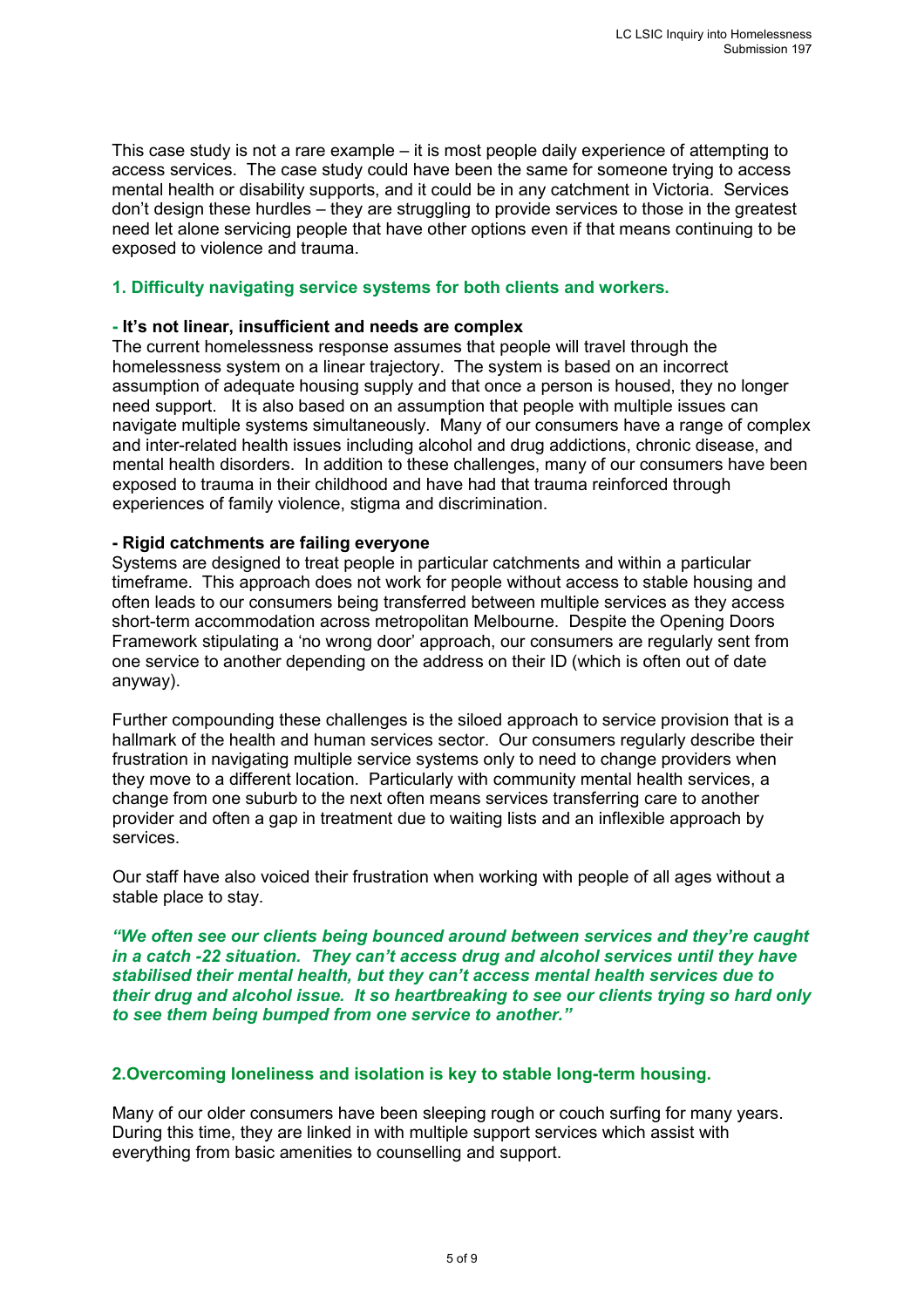The natural supports in their life are often other people experiencing homelessness. They are a community – they support each other emotionally, physically and are often the only people to turn to for advice, acting to paper over cracks in the system that is supposed to help them. Loss of community, loneliness and isolation from the only familiar places and people they know is devastating and proving a major barrier to stable housing.

Our consumers tell us this is one of the biggest reasons they return to the streets. They are not used to living indoors and they are used to being around familiar people and places.

For those people that find affordable housing, it is often in a completely different area far away from the support they have been accessing for years. They are put in a flat in a foreign part of Melbourne and often all supports are withdrawn, or they are transferred to a different service operating in that catchment. The rapport and trust they have built with practitioners and support workers is broken, further isolating them and often increasing their anxiety about their new surrounds.

They are provided with housing but need ongoing support to teach or relearn life and living skills that in many cases has not been passed down in their childhoods. Paying bills and rent, buying food, reintegrating back into a daytime existence – all the things that comes naturally to most people in society are some of the most difficult things for our consumers as they have never fully developed these skills during their upbringing.

We frequently confront the isolation that our consumers feel once housed and their regularly return to our services and location simply for company, identity and security.

#### *"I've been living on the streets for 5 years – I was busy yeah. Everyday I had to work hard to find food, a shower and somewhere safe to sleep at night. Now I have a place I don't know what to do. Being homeless sucked but at least I had people around me to talk to, to laugh with, and they got me."*

To develop a truly sustainable pathway out of homelessness, services must be able to continue to work with people across catchment boundaries for many months to stabilise people in their new accommodation. Flexible service responses ensure people do not have to tell their story again, navigate a new organisation's processes, and build rapport with another work.

Addressing social isolation is also essential to transitioning to stable, long-term housing. People experiencing homelessness often talk about wanting a normal life – a home, friends, a job and nice things. The nature of support post-housing also needs to focus on capacity building, emotional support, building connections and confidence in local communities that can be sustained before support is slowly scaled down.

Housing is a key part of the puzzle, but people need more than just bricks and mortar. The young people that access our services need help re-engaging into learning and/or a job. For many of our older consumers that have already had a rich employment history and need assistance to re-access the employment market. It is essential the homelessness service system is designed with a meaningful life as the ultimate outcome and can journey with people until they are truly stable.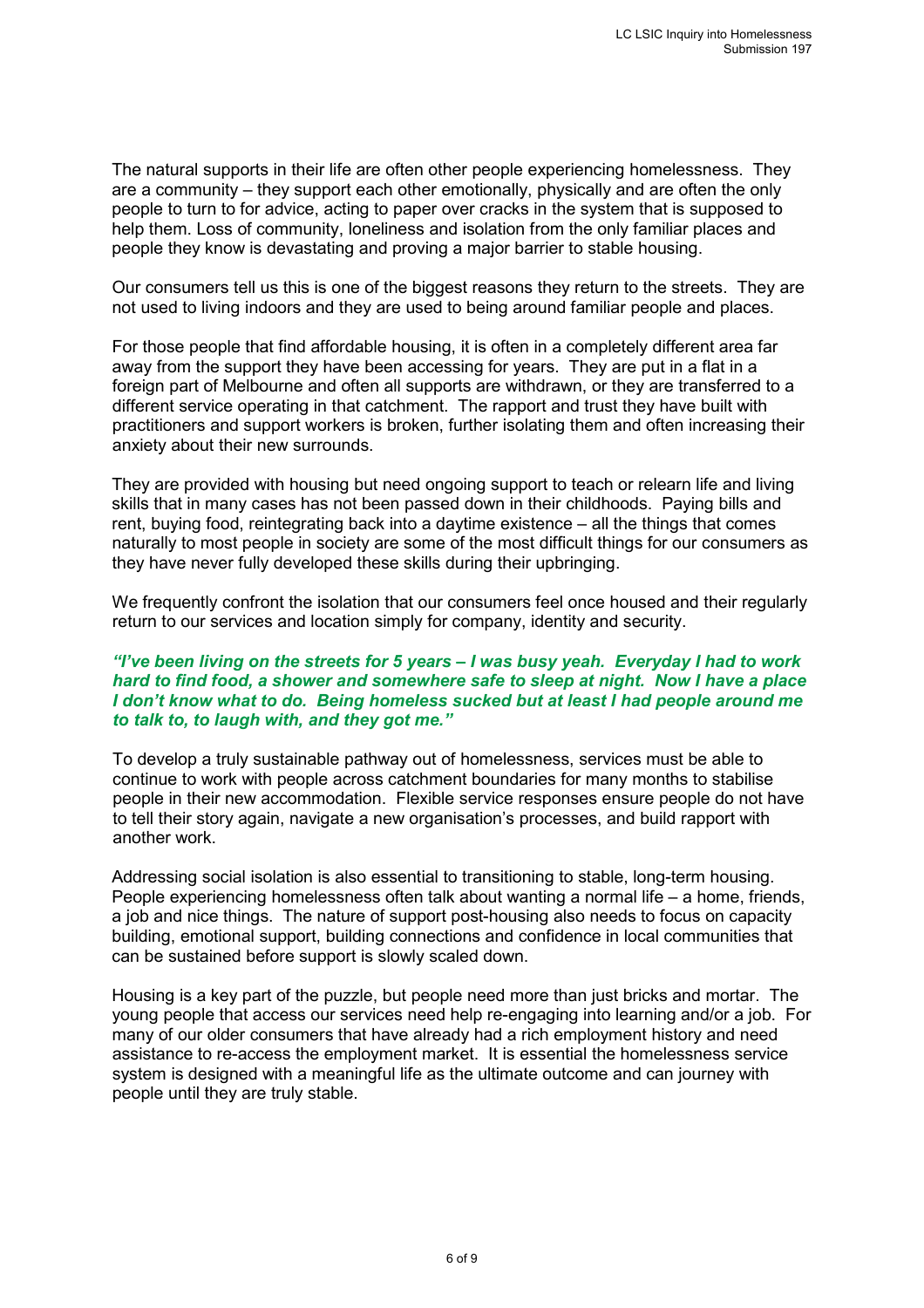# **Barriers to integration, co-ordination and partnership**

#### **- Difficult service navigation**

A key theme that both consumers and staff have identified is the need for people to travel from place to place, appointment to appointment, to access the support they need across multiple domains. With limited funds and often conflicting appointment times, this is a stressful and unnecessary feature of the current community support system. It can often feel that people experiencing homelessness are made to work for any assistance they get, and failure to comply often leads to judgement from services that they are unworthy of support or not grateful for the assistance they are offered. Whilst service coordination projects work to join up and coordinate multiple service responses, the more inflexible services systems continue to meter out disproportionate punishment in the form of service exclusion, delays in rescheduling appointments, or making people start assessment and application process from the beginning.

Co-location models are a proven method of addressing these issues however these models are few and far for people experiencing homelessness. Many agencies establish colocations based on need however this siloed reporting and funding contracts, co-location and partnership is an unfunded activity.

To deliver an array of unique and complementary services at the Living Room, Youth Projects must heavily cross-subsidise from other funding sources, but this is proving unsustainable. There are many other services that could strengthen our holistic response, but we do not have the resources or space to accommodate further expansion of our partnerships or services.

## **- Benefits of a "One Stop Shop"**

**-** The Living Room Primary Health Service is funded as a health service however our service model is designed to provide an additional range of services to our consumers based on what they have told us they need. This means consumers can come for a shower and also engage with health care and counselling they otherwise may not seek out.

By way of example below our social model of health successfully encourages health seeking behaviors and care with levels of support from laundry to complex care. The Living Room DHHS funding provided for the following services last financial year:

- 1,118 practice nurse consultations
- 1,218 general practitioner interventions
- 150 flu vaccinations
- 160 dual diagnosis and mental health episodes of care
- 7,911 showers
- 3,650 loads of laundry

Because there are a range of service that our consumers need that are not covered by our funding, we have created partnerships to provide a one stop shop to address our consumer's needs all in the one place. From our location we also offer:

- Centrelink Community Support Team
- Fitzroy Legal Service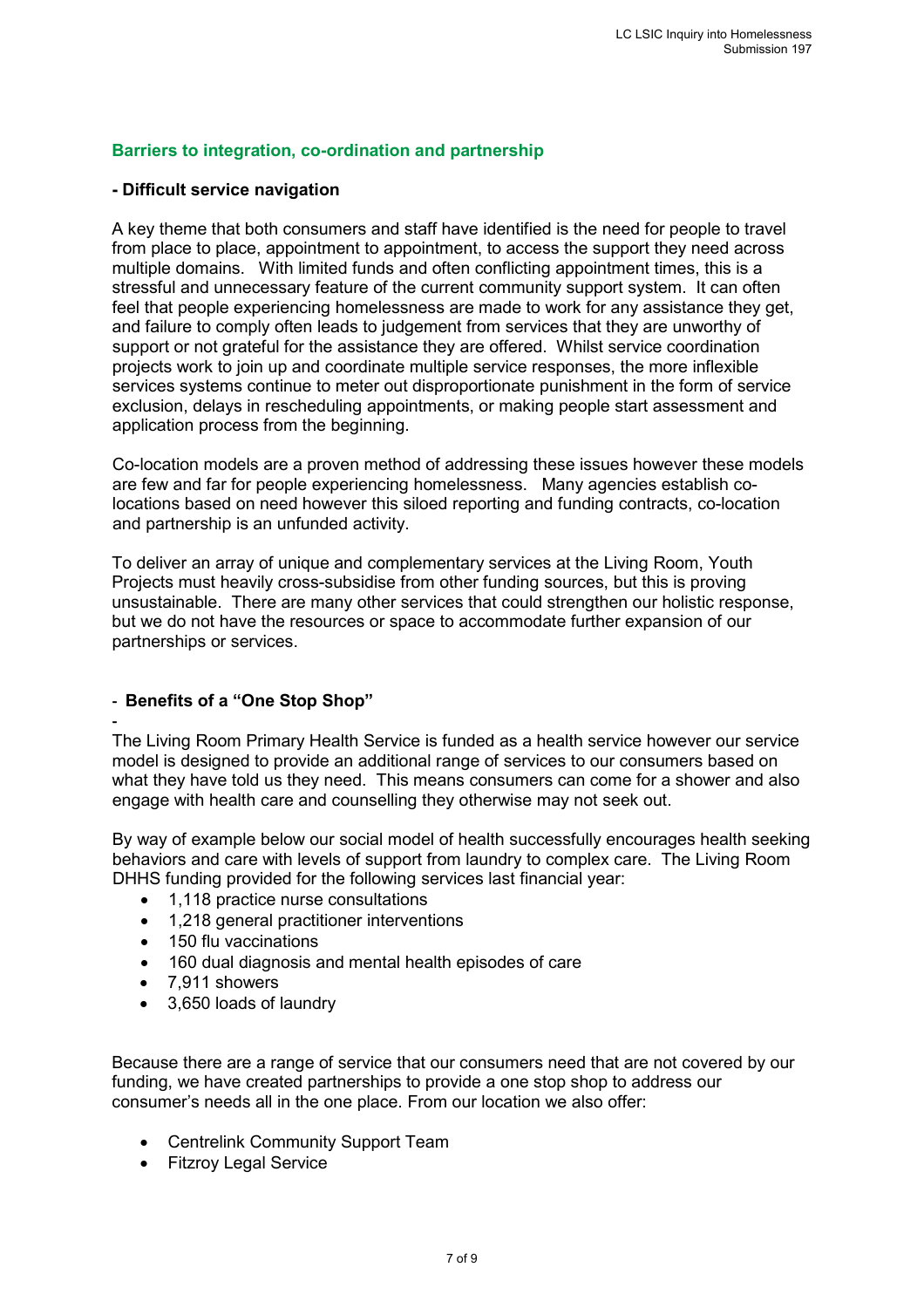- CoHealth podiatry and exercise physiologists
- St Vincent's Hepatitis Nurse specialist
- Launch Housing Rough Sleepers Team

From a policy and funding perspective, The Living Room is defined as a primary health service. When a public servant in the State or Federal public service conducts a service mapping exercise of homelessness services in Melbourne our service would not even appear on their radar as everything is perceived through a funding or policy lens. Yet we provide a vital service to Melbourne's homeless community – a service that no one agency can deliver on its own. A patchwork of funding, catchments, grants and data sets leads to inefficiency and works against certainty, innovation and opportunity to expand.

Our Client Engagement team pull the array of services and service systems together using a holistic approach to conduct psychosocial assessments and interventions. They are "system navigators". However as mentioned previously, staff find themselves trying to navigate multiple systems on behalf of clients rather than being able to assess a person's need and have the pathways already established to intervene effectively and in a timely manner. This is a major flaw in the current response to people experiencing homelessness as while securing stable housing is a major issue to address, the reason stay homeless is due to systems not working together to achieve a person-centered outcome.

## **- Client centered whole of government funding**

The procurement and policy model of the public service today puts a premium on partnership, and agencies excel at partnerships on the whole as they cannot provide an effective service response without them. However partnerships take resources, and to truly measure the impact of a joined up response they need to align their data. This is not possible as separate government departments are inflexible in their approach to reporting, contracting and outcomes measurement.

A truly whole of government response to homelessness requires multiple departments pooling funding, designing outcome measures, and designing a procurement model on the basis of those outcomes. Without this approach we will continue to see agencies responses to homelessness siloed, evidence of successful interventions diluted, and the number for severity of homelessness in Victoria continue to grow.

## **Recommendations:**

- **1. Recognise and prioritise the serious health implications of loneliness and exclusion for people who have been homeless once housed, and the threat posed their long-term stability and government investment in housing "rough sleepers".**
- **2. Improve local transition to housing with genuine orientation into a new community, access to ongoing, welcoming health care in the community, and assist in the building of new social networks and life skills to overcome exclusion and hopelessness.**
- **3. Allow pre housing support for transition and reduce multiple layers of bureaucracy and intermediaries in this process. Use of key workers with**